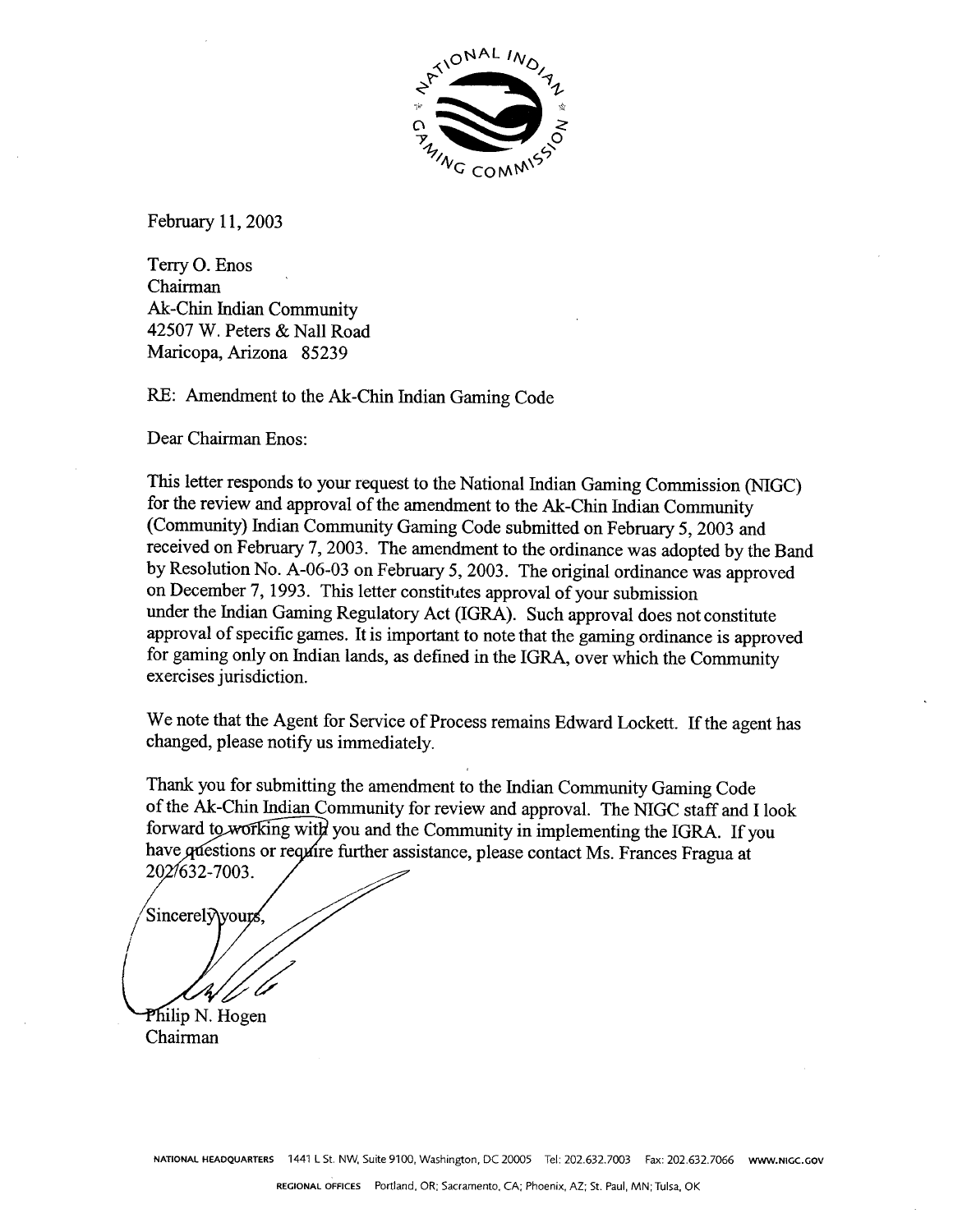**AK-CHIN INDIAN COMMUNITY COUNCIL** 

42507 W. Peters & Nall Road Maricopa, Arizona 85239 Telephone: **5201568-261 8** 



Resolution No. **A-06-03** 



## **RESOLUTION OF THE AK-CHIN INDIAN COMMUNITY COUNCIL**

A Resolution amending the Ak-Chin lndian Community Gaming Code (Ordinance **No.** A-1 **-00)** 

- WHEREAS, the Ak-Chin lndian Community ("Community") is a federally recognized lndian Tribe organized pursuant to the lndian Reorganization Act of 1934; and
- WHEREAS, the Community is governed by the Ak-Chin Community Council (the "Council") pursuant to its Articles of Association (the "Articles") approved by the Secretary of Interior December 20, 1961; and
- WHEREAS, the Community entered into a Tribal/State Gaming Compact with the State of Arizona on December 4, 2002, pursuant to the lndian Gaming Regulatory Act of 1988, Pub.L. 100-497, 25 U.S.C. §§ 2701-2721 and 18 U.S.C. **55** 1 166-1 168; and
- WHEREAS, the Community has an established casino operation, the Harrah's Phoenix Ak-Chin Casino, which opened to the public on December 27, 1994, and has since been in continuous operation; and
- WHEREAS, the Community enacted the Ak-Chin Community Gaming Code on January 5, 2000, which superceded in its entirety the Ak-Chin Community Gaming Code enacted on November 30,1993; and
- WHEREAS, a copy of the Ak-Chin lndian Community Gaming Code (Ordinance No. A-1-00) was submitted to the Chairman of the National lndian Gaming Commission by letter dated January 11, 2000, from Melinda Silk, then Ak-Chin Tribal Gaming Agency Attorney; and
- WHEREAS, the Council, the Tribal Gaming Commissioners, and the Executive Director of the Tribal Gaming Agency, have determined that the following amendment to Subsection (i) of Section 2 of the Gaming Code is in the best interest of the Ak-Chin lndian Community, its gaming operation, and